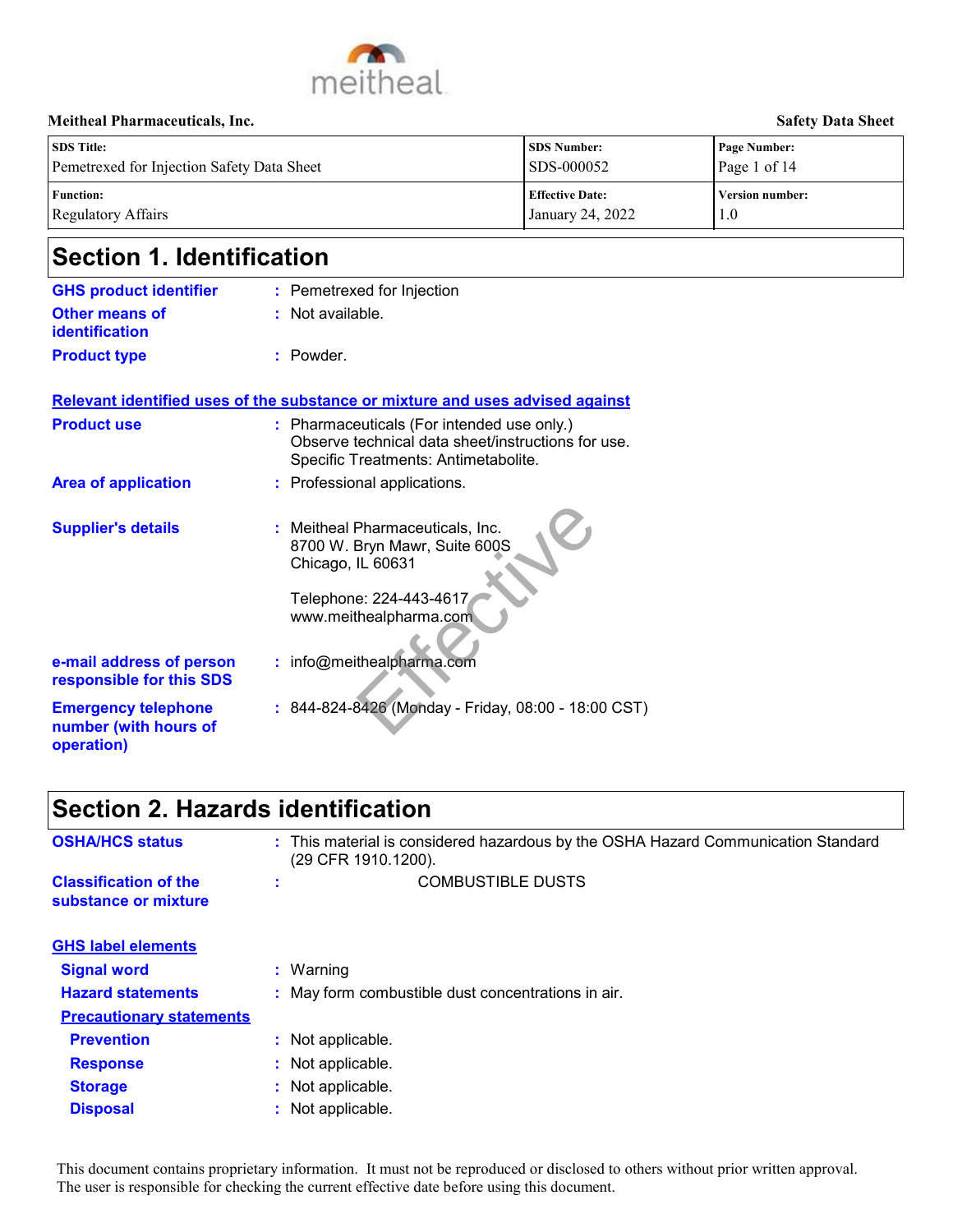

#### **Meitheal Pharmaceuticals, Inc. Safety Data Sheet SDS Number: Effective Date: Page Number: Version number:** Page 2 of 14 Pemetrexed for Injection Safety Data Sheet SDS-000052

January 24, 2022

**Function:** Regulatory Affairs

**SDS Title:**

## **Section 2. Hazards identification**

| <b>Supplemental label</b><br><b>elements</b> | : Keep container tightly closed. Keep away from heat, hot surfaces, sparks, open flames<br>and other ignition sources. No smoking. Prevent dust accumulation. |
|----------------------------------------------|---------------------------------------------------------------------------------------------------------------------------------------------------------------|
| <b>Hazards not otherwise</b><br>classified   | None known.                                                                                                                                                   |
|                                              |                                                                                                                                                               |

## **Section 3. Composition/information on ingredients**

| Substance/mixture                              | $:$ Substance               |
|------------------------------------------------|-----------------------------|
| <b>Other means of</b><br><b>identification</b> | $\therefore$ Not available. |

### **CAS number/other identifiers**

| <b>CAS number</b><br>$: 357166 - 30 - 4$                                                                                                                                                                                                                             |                    |       |                   |
|----------------------------------------------------------------------------------------------------------------------------------------------------------------------------------------------------------------------------------------------------------------------|--------------------|-------|-------------------|
| <b>Ingredient name</b>                                                                                                                                                                                                                                               | <b>Other names</b> | '%    | <b>CAS number</b> |
| Sodium (2S)-2-({4-[2-(2-amino-4-oxo-<br>4,7-dihydro-1H-pyrrolo[2,3-d]pyrimidin-5-yl)<br>ethyl]benzoyl}amino)pentanedioate (2S)-2-({4-<br>[2-(2-amino-4-oxo-4,7-dihydro-3H-pyrrolo[2,3-d]]<br>pyrimidin-5-yl)ethyl]benzoyl }amino)<br>pentanedioate hydrate (4:1:1:5) |                    | ≥99.9 | 357166-30-4       |

## **Section 4. First aid measures**

#### **Description of necessary first aid measures**

| <b>Ingredient name</b>                                                                                                                                                                                           |                                                                                                                                                                                                                                                              | <b>Other names</b>                                                                                                                                                      | $\frac{9}{6}$ | <b>CAS number</b>                                                                                                                                                                                                                                                                                                                                                                                                                                                |
|------------------------------------------------------------------------------------------------------------------------------------------------------------------------------------------------------------------|--------------------------------------------------------------------------------------------------------------------------------------------------------------------------------------------------------------------------------------------------------------|-------------------------------------------------------------------------------------------------------------------------------------------------------------------------|---------------|------------------------------------------------------------------------------------------------------------------------------------------------------------------------------------------------------------------------------------------------------------------------------------------------------------------------------------------------------------------------------------------------------------------------------------------------------------------|
| Sodium (2S)-2-({4-[2-(2-amino-4-oxo-<br>4,7-dihydro-1H-pyrrolo[2,3-d]pyrimidin-5-yl)<br>ethyl]benzoyl}amino)pentanedioate (2S)-2-({4-<br>pyrimidin-5-yl)ethyl]benzoyl }amino)<br>pentanedioate hydrate (4:1:1:5) | [2-(2-amino-4-oxo-4,7-dihydro-3H-pyrrolo[2,3-d]                                                                                                                                                                                                              |                                                                                                                                                                         | ≥99.9         | 357166-30-4                                                                                                                                                                                                                                                                                                                                                                                                                                                      |
|                                                                                                                                                                                                                  | Any concentration shown as a range is to protect confidentiality or is due to batch variation.                                                                                                                                                               |                                                                                                                                                                         |               |                                                                                                                                                                                                                                                                                                                                                                                                                                                                  |
|                                                                                                                                                                                                                  | There are no additional ingredients present which, within the current knowledge of the supplier and in the<br>concentrations applicable, are classified as hazardous to health and hence require reporting in this section.<br>Section 4. First aid measures |                                                                                                                                                                         |               |                                                                                                                                                                                                                                                                                                                                                                                                                                                                  |
|                                                                                                                                                                                                                  | <b>Description of necessary first aid measures</b>                                                                                                                                                                                                           |                                                                                                                                                                         |               |                                                                                                                                                                                                                                                                                                                                                                                                                                                                  |
| <b>Eye contact</b>                                                                                                                                                                                               |                                                                                                                                                                                                                                                              | minutes. Get medical attention if irritation occurs.                                                                                                                    |               | : Immediately flush eyes with plenty of water, occasionally lifting the upper and lower<br>eyelids. Check for and remove any contact lenses. Continue to rinse for at least 10                                                                                                                                                                                                                                                                                   |
|                                                                                                                                                                                                                  |                                                                                                                                                                                                                                                              |                                                                                                                                                                         |               |                                                                                                                                                                                                                                                                                                                                                                                                                                                                  |
| <b>Inhalation</b>                                                                                                                                                                                                | : Remove victim to fresh air and keep at rest in a position comfortable for breathing. If<br>surveillance for 48 hours.                                                                                                                                      | persist or are severe. If unconscious, place in recovery position and get medical<br>tie, belt or waistband. In case of inhalation of decomposition products in a fire, |               | not breathing, if breathing is irregular or if respiratory arrest occurs, provide artificial<br>respiration or oxygen by trained personnel. It may be dangerous to the person providing<br>aid to give mouth-to-mouth resuscitation. Get medical attention if adverse health effects<br>attention immediately. Maintain an open airway. Loosen tight clothing such as a collar,<br>symptoms may be delayed. The exposed person may need to be kept under medical |

1.0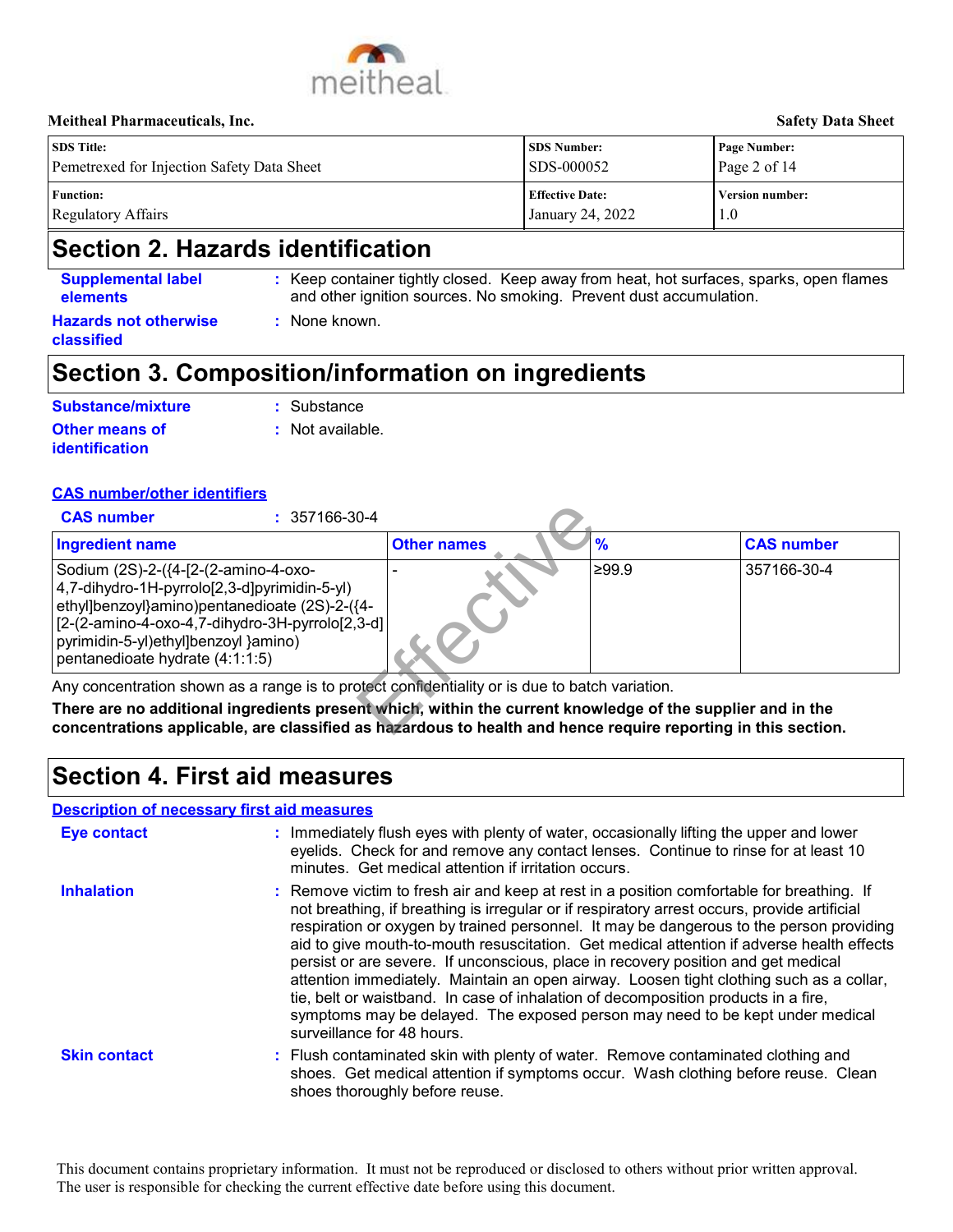

|                                            |                        | _____________________  |
|--------------------------------------------|------------------------|------------------------|
| <b>SDS</b> Title:                          | <b>SDS Number:</b>     | <b>Page Number:</b>    |
| Pemetrexed for Injection Safety Data Sheet | SDS-000052             | Page $3$ of 14         |
| <b>Function:</b>                           | <b>Effective Date:</b> | <b>Version number:</b> |
| Regulatory Affairs                         | January 24, 2022       | 1.0                    |

## **Section 4. First aid measures**

**Ingestion :**

Wash out mouth with water. Remove dentures if any. If material has been swallowed and the exposed person is conscious, give small quantities of water to drink. Stop if the exposed person feels sick as vomiting may be dangerous. Do not induce vomiting unless directed to do so by medical personnel. If vomiting occurs, the head should be kept low so that vomit does not enter the lungs. Get medical attention if adverse health effects persist or are severe. Never give anything by mouth to an unconscious person. If unconscious, place in recovery position and get medical attention immediately. Maintain an open airway. Loosen tight clothing such as a collar, tie, belt or waistband.

#### **Most important symptoms/effects, acute and delayed**

### **Potential acute health effects**

| <b>Eye contact</b>                         | : Exposure to airborne concentrations above statutory or recommended exposure limits<br>may cause irritation of the eyes.                                                                                                                                               |
|--------------------------------------------|-------------------------------------------------------------------------------------------------------------------------------------------------------------------------------------------------------------------------------------------------------------------------|
| <b>Inhalation</b>                          | Exposure to airborne concentrations above statutory or recommended exposure limits<br>may cause irritation of the nose, throat and lungs.                                                                                                                               |
| <b>Skin contact</b>                        | : No known significant effects or critical hazards.                                                                                                                                                                                                                     |
| <b>Ingestion</b>                           | : No known significant effects or critical hazards.                                                                                                                                                                                                                     |
| Over-exposure signs/symptoms               |                                                                                                                                                                                                                                                                         |
| <b>Eye contact</b>                         | : Adverse symptoms may include the following:<br>irritation<br>redness                                                                                                                                                                                                  |
| <b>Inhalation</b>                          | Adverse symptoms may include the following:<br>respiratory tract irritation<br>coughing                                                                                                                                                                                 |
| <b>Skin contact</b>                        | : No specific data.                                                                                                                                                                                                                                                     |
| <b>Ingestion</b>                           | : No specific data.                                                                                                                                                                                                                                                     |
| <b>Notes to physician</b>                  | <b>Indication of immediate medical attention and special treatment needed, if necessary</b><br>: In case of inhalation of decomposition products in a fire, symptoms may be delayed.<br>The exposed person may need to be kept under medical surveillance for 48 hours. |
| <b>Specific treatments</b>                 | : No specific treatment.                                                                                                                                                                                                                                                |
| <b>Protection of first-aiders</b>          | : No action shall be taken involving any personal risk or without suitable training. It may<br>be dangerous to the person providing aid to give mouth-to-mouth resuscitation.                                                                                           |
| See toxicological information (Section 11) |                                                                                                                                                                                                                                                                         |
|                                            |                                                                                                                                                                                                                                                                         |
|                                            |                                                                                                                                                                                                                                                                         |
|                                            |                                                                                                                                                                                                                                                                         |
|                                            | This document contains proprietary information. It must not be reproduced or disclosed to others without prior written approval.<br>The user is responsible for checking the current effective date before using this document.                                         |

#### **See toxicological information (Section 11)**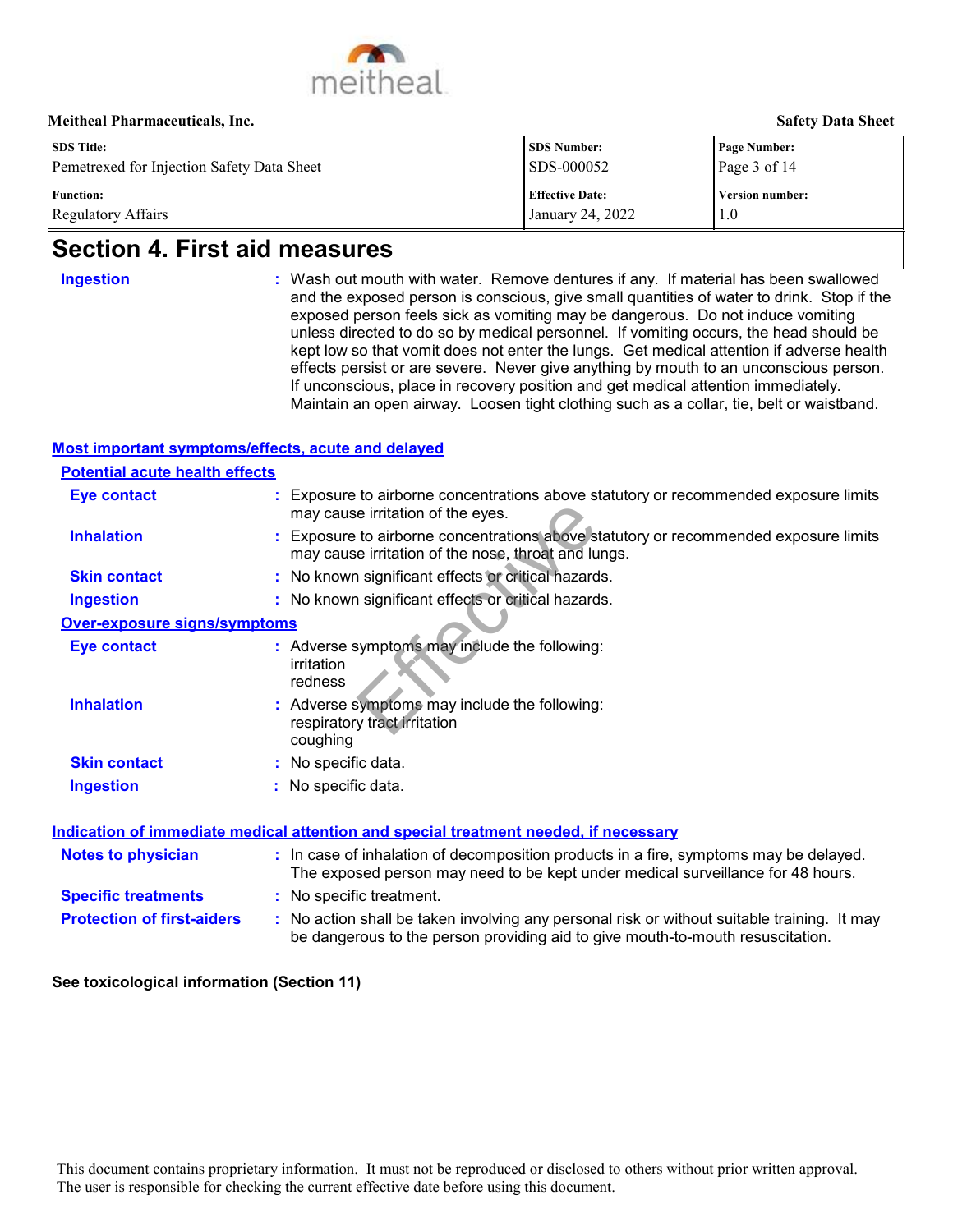

| <b>SDS</b> Title:                          | <b>SDS Number:</b>                     | <b>Page Number:</b>    |
|--------------------------------------------|----------------------------------------|------------------------|
| Pemetrexed for Injection Safety Data Sheet | $\textcolor{blue}{\text{SDS}}$ -000052 | Page 4 of $14$         |
| <b>Function:</b>                           | <b>Effective Date:</b>                 | <b>Version number:</b> |
| Regulatory Affairs                         | January 24, 2022                       | 1.0                    |

## **Section 5. Fire-fighting measures**

| <b>Extinguishing media</b>                               |                                                                                                                                                                                                                                                                                                                               |
|----------------------------------------------------------|-------------------------------------------------------------------------------------------------------------------------------------------------------------------------------------------------------------------------------------------------------------------------------------------------------------------------------|
| <b>Suitable extinguishing</b><br>media                   | : Use dry chemical powder.                                                                                                                                                                                                                                                                                                    |
| <b>Unsuitable extinguishing</b><br>media                 | : Do not use water jet.                                                                                                                                                                                                                                                                                                       |
| <b>Specific hazards arising</b><br>from the chemical     | : May form explosible dust-air mixture if dispersed.                                                                                                                                                                                                                                                                          |
| <b>Hazardous thermal</b><br>decomposition products       | Decomposition products may include the following materials:<br>carbon dioxide<br>carbon monoxide<br>nitrogen oxides<br>metal oxide/oxides                                                                                                                                                                                     |
| <b>Special protective actions</b><br>for fire-fighters   | : Promptly isolate the scene by removing all persons from the vicinity of the incident if<br>there is a fire. No action shall be taken involving any personal risk or without suitable<br>training. Move containers from fire area if this can be done without risk. Use water<br>spray to keep fire-exposed containers cool. |
| <b>Special protective</b><br>equipment for fire-fighters | : Fire-fighters should wear appropriate protective equipment and self-contained breathing<br>apparatus (SCBA) with a full face-piece operated in positive pressure mode.                                                                                                                                                      |

## **Section 6. Accidental release measures**

|                                                              | nitrogen oxides<br>metal oxide/oxides                                                                                                                                                                                                                                                                                                                                                                                                                                                  |
|--------------------------------------------------------------|----------------------------------------------------------------------------------------------------------------------------------------------------------------------------------------------------------------------------------------------------------------------------------------------------------------------------------------------------------------------------------------------------------------------------------------------------------------------------------------|
| <b>Special protective actions</b><br>for fire-fighters       | : Promptly isolate the scene by removing all persons from the vicinity of the incident if<br>there is a fire. No action shall be taken involving any personal risk or without suitable<br>training. Move containers from fire area if this can be done without risk. Use water<br>spray to keep fire-exposed containers cool.                                                                                                                                                          |
| <b>Special protective</b><br>equipment for fire-fighters     | : Fire-fighters should wear appropriate protective equipment and self-contained breathing<br>apparatus (SCBA) with a full face-piece operated in positive pressure mode.                                                                                                                                                                                                                                                                                                               |
|                                                              | <b>Section 6. Accidental release measures</b>                                                                                                                                                                                                                                                                                                                                                                                                                                          |
|                                                              | <b>Personal precautions, protective equipment and emergency procedures</b>                                                                                                                                                                                                                                                                                                                                                                                                             |
| For non-emergency<br>personnel                               | : No action shall be taken involving any personal risk or without suitable training.<br>Evacuate surrounding areas. Keep unnecessary and unprotected personnel from<br>entering. Do not touch or walk through spilled material. Shut off all ignition sources.<br>No flares, smoking or flames in hazard area. Avoid breathing dust. Provide adequate<br>ventilation. Wear appropriate respirator when ventilation is inadequate. Put on<br>appropriate personal protective equipment. |
| For emergency responders                                     | If specialized clothing is required to deal with the spillage, take note of any information in<br>Section 8 on suitable and unsuitable materials. See also the information in "For non-<br>emergency personnel".                                                                                                                                                                                                                                                                       |
| <b>Environmental precautions</b>                             | : Avoid dispersal of spilled material and runoff and contact with soil, waterways, drains<br>and sewers. Inform the relevant authorities if the product has caused environmental<br>pollution (sewers, waterways, soil or air).                                                                                                                                                                                                                                                        |
| <b>Methods and materials for containment and cleaning up</b> |                                                                                                                                                                                                                                                                                                                                                                                                                                                                                        |
| <b>Small spill</b>                                           | : Move containers from spill area. Use spark-proof tools and explosion-proof equipment.<br>Vacuum or sweep up material and place in a designated, labeled waste container.<br>Dispose of via a licensed waste disposal contractor.                                                                                                                                                                                                                                                     |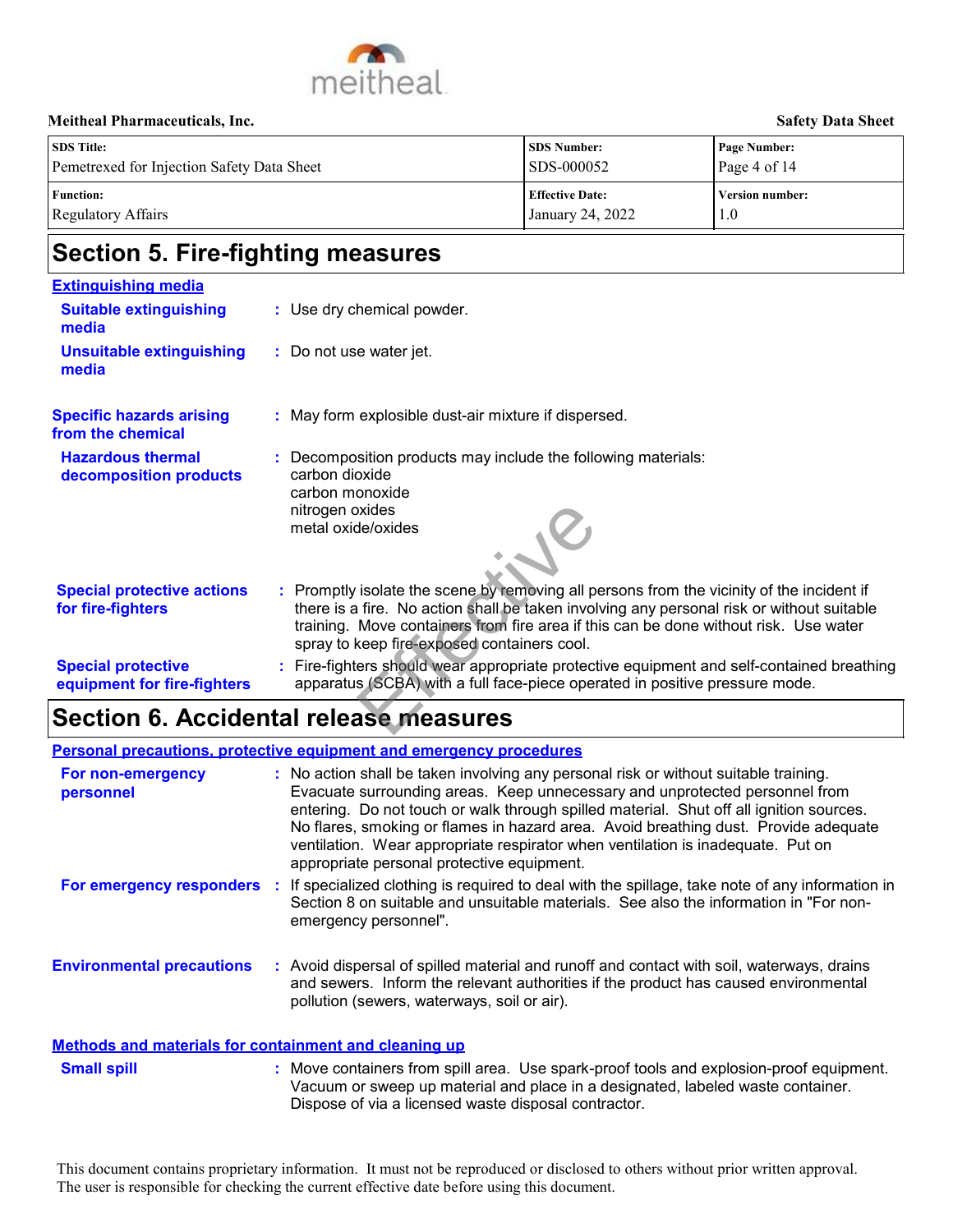

| <b>SDS</b> Title:                          | <b>SDS Number:</b>     | <b>Page Number:</b>    |
|--------------------------------------------|------------------------|------------------------|
| Pemetrexed for Injection Safety Data Sheet | SDS-000052             | Page 5 of $14$         |
| <b>Function:</b>                           | <b>Effective Date:</b> | <b>Version number:</b> |
| Regulatory Affairs                         | January 24, 2022       | 1.0                    |

## **Section 6. Accidental release measures**

- **Large spill :**
- : Move containers from spill area. Use spark-proof tools and explosion-proof equipment. Approach release from upwind. Prevent entry into sewers, water courses, basements or confined areas. Vacuum or sweep up material and place in a designated, labeled waste container. Avoid creating dusty conditions and prevent wind dispersal. Dispose of via a licensed waste disposal contractor. Note: see Section 1 for emergency contact information and Section 13 for waste disposal.

## **Section 7. Handling and storage**

## **Advice on general occupational hygiene Conditions for safe storage,** : Store in accordance with local regulations. Store in a segregated and approved area. **including any incompatibilities** Eating, drinking and smoking should be prohibited in areas where this material is **:** handled, stored and processed. Workers should wash hands and face before eating, drinking and smoking. Remove contaminated clothing and protective equipment before entering eating areas. See also Section 8 for additional information on hygiene measures. Store in original container protected from direct sunlight in a dry, cool and well-ventilated area, away from incompatible materials (see Section 10) and food and drink. Eliminate all ignition sources. Separate from oxidizing materials. Keep container tightly closed and sealed until ready for use. Containers that have been opened must be carefully resealed and kept upright to prevent leakage. Do not store in unlabeled containers. Use appropriate containment to avoid environmental contamination. See Section 10 for incompatible materials before handling or use. **Protective measures** : Put on appropriate personal protective equipment (see Section 8). Do not ingest. Avoid contact with eyes, skin and clothing. Avoid breathing dust. Avoid the creation of dust when handling and avoid all possible sources of ignition (spark or flame). Prevent dust accumulation. Use only with adequate ventilation. Wear appropriate respirator when ventilation is inadequate. Keep in the original container or an approved alternative made from a compatible material, kept tightly closed when not in use. Electrical equipment and lighting should be protected to appropriate standards to prevent dust coming into contact with hot surfaces, sparks or other ignition sources. Take precautionary measures against electrostatic discharges. To avoid fire or explosion, dissipate static electricity during transfer by grounding and bonding containers and equipment before transferring material. Empty containers retain product residue and can be hazardous. Do not reuse container. **Precautions for safe handling Exponsible material schemes the user in the user in the properties of the user in the original ton material (and the material Age theorem at compatible material Age theorem and the current effective during the container**

## **Section 8. Exposure controls/personal protection**

#### **Control parameters**

**Occupational exposure limits**

| Ingredient name                                                                                                                                                                                                                                               | <b>Exposure limits</b> |
|---------------------------------------------------------------------------------------------------------------------------------------------------------------------------------------------------------------------------------------------------------------|------------------------|
| Sodium (2S)-2-({4-[2-(2-amino-4-oxo-4,7-dihydro-1H-pyrrolo[2,3-d]<br>pyrimidin-5-yl)ethyl]benzoyl}amino)pentanedioate (2S)-2-({4-[2-<br> (2-amino-4-oxo-4,7-dihydro-3H-pyrrolo[2,3-d]pyrimidin-5-yl)ethyl]<br> benzoyl }amino)pentanedioate hydrate (4:1:1:5) | INone.                 |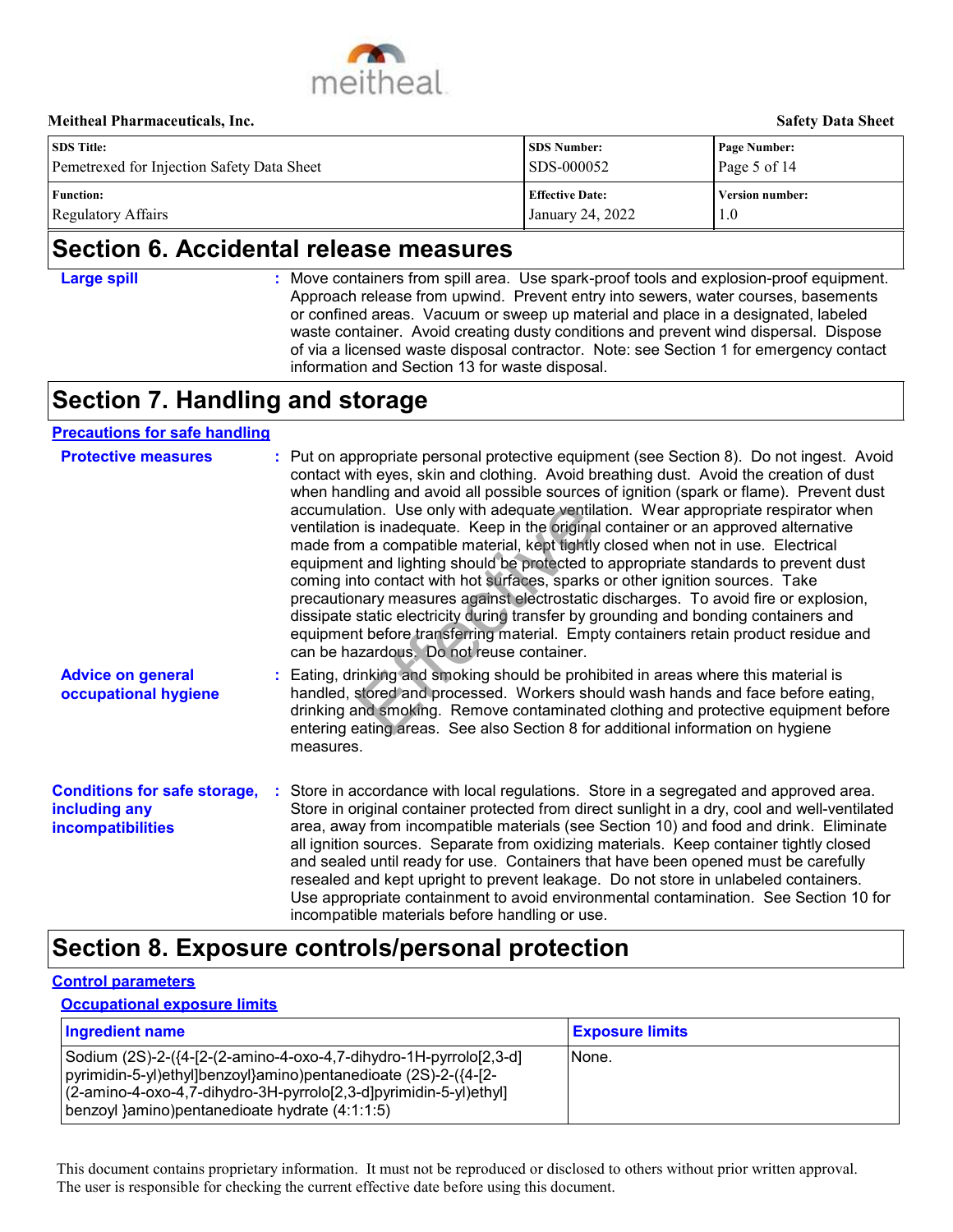

| <b>SDS</b> Title:                          | <b>SDS Number:</b>     | <b>Page Number:</b> |  |
|--------------------------------------------|------------------------|---------------------|--|
| Pemetrexed for Injection Safety Data Sheet | <b>SDS-000052</b>      | Page 6 of 14        |  |
| <b>Function:</b>                           | <b>Effective Date:</b> | Version number:     |  |
| Regulatory Affairs                         | January 24, 2022       | 1.0                 |  |

# **Section 8. Exposure controls/personal protection**

| <b>Appropriate engineering</b><br><b>controls</b> | : Use only with adequate ventilation. If user operations generate dust, fumes, gas, vapor<br>or mist, use process enclosures, local exhaust ventilation or other engineering controls<br>to keep worker exposure to airborne contaminants below any recommended or statutory<br>limits. The engineering controls also need to keep gas, vapor or dust concentrations<br>below any lower explosive limits. Use explosion-proof ventilation equipment.                                                                                                                                                                 |
|---------------------------------------------------|----------------------------------------------------------------------------------------------------------------------------------------------------------------------------------------------------------------------------------------------------------------------------------------------------------------------------------------------------------------------------------------------------------------------------------------------------------------------------------------------------------------------------------------------------------------------------------------------------------------------|
| <b>Environmental exposure</b><br>controls         | Emissions from ventilation or work process equipment should be checked to ensure<br>they comply with the requirements of environmental protection legislation. In some<br>cases, fume scrubbers, filters or engineering modifications to the process equipment<br>will be necessary to reduce emissions to acceptable levels.                                                                                                                                                                                                                                                                                        |
| <b>Individual protection measures</b>             |                                                                                                                                                                                                                                                                                                                                                                                                                                                                                                                                                                                                                      |
| <b>Hygiene measures</b>                           | : Wash hands, forearms and face thoroughly after handling chemical products, before<br>eating, smoking and using the lavatory and at the end of the working period.<br>Appropriate techniques should be used to remove potentially contaminated clothing.<br>Wash contaminated clothing before reusing. Ensure that eyewash stations and safety<br>showers are close to the workstation location.                                                                                                                                                                                                                    |
| <b>Eye/face protection</b>                        | Safety eyewear complying with an approved standard should be used when a risk<br>assessment indicates this is necessary to avoid exposure to liquid splashes, mists,<br>gases or dusts. If contact is possible, the following protection should be worn, unless<br>the assessment indicates a higher degree of protection: safety glasses with side-<br>shields. If operating conditions cause high dust concentrations to be produced, use<br>dust goggles.                                                                                                                                                         |
| <b>Skin protection</b>                            |                                                                                                                                                                                                                                                                                                                                                                                                                                                                                                                                                                                                                      |
| <b>Hand protection</b>                            | Chemical-resistant, impervious gloves complying with an approved standard should be<br>worn at all times when handling chemical products if a risk assessment indicates this is<br>necessary. Considering the parameters specified by the glove manufacturer, check<br>during use that the gloves are still retaining their protective properties. It should be<br>noted that the time to breakthrough for any glove material may be different for different<br>glove manufacturers. In the case of mixtures, consisting of several substances, the<br>protection time of the gloves cannot be accurately estimated. |
| <b>Body protection</b>                            | Personal protective equipment for the body should be selected based on the task being<br>performed and the risks involved and should be approved by a specialist before<br>handling this product.                                                                                                                                                                                                                                                                                                                                                                                                                    |
| <b>Other skin protection</b>                      | : Appropriate footwear and any additional skin protection measures should be selected<br>based on the task being performed and the risks involved and should be approved by a<br>specialist before handling this product.                                                                                                                                                                                                                                                                                                                                                                                            |
| <b>Respiratory protection</b>                     | Based on the hazard and potential for exposure, select a respirator that meets the<br>appropriate standard or certification. Respirators must be used according to a<br>respiratory protection program to ensure proper fitting, training, and other important<br>aspects of use.                                                                                                                                                                                                                                                                                                                                    |
|                                                   | This document contains proprietary information. It must not be reproduced or disclosed to others without prior written approval.<br>The user is responsible for checking the current effective date before using this document.                                                                                                                                                                                                                                                                                                                                                                                      |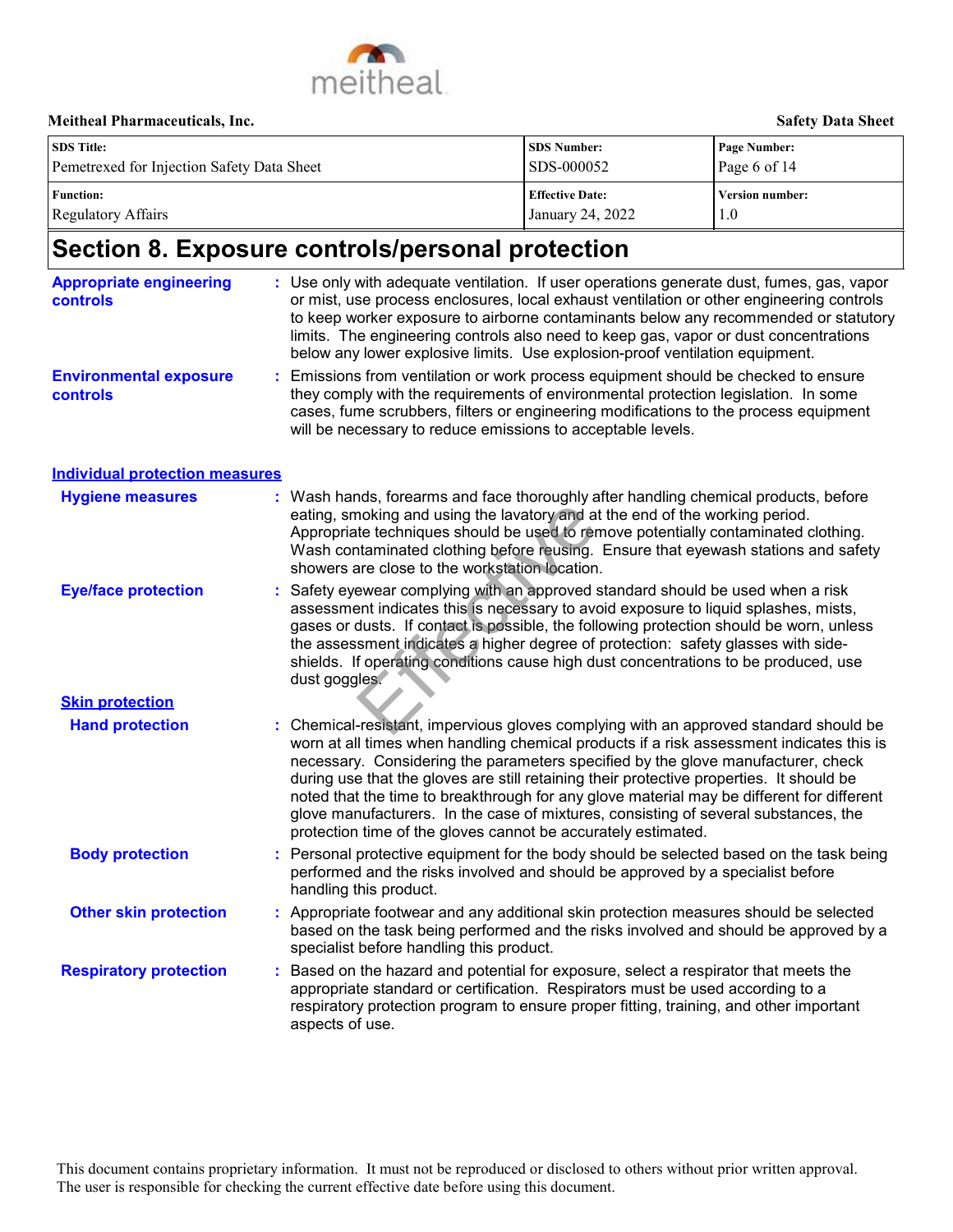

| <b>SDS</b> Title:                          | <b>SDS Number:</b>     | Page Number:           |
|--------------------------------------------|------------------------|------------------------|
| Pemetrexed for Injection Safety Data Sheet | SDS-000052             | Page $7$ of 14         |
| <b>Function:</b>                           | <b>Effective Date:</b> | <b>Version number:</b> |
| Regulatory Affairs                         | January 24, 2022       | 1.0                    |

# **Section 9. Physical and chemical properties**

| <b>Appearance</b>                                 |                                                                                                                                                                           |
|---------------------------------------------------|---------------------------------------------------------------------------------------------------------------------------------------------------------------------------|
| <b>Physical state</b>                             | Solid. [Powder.]                                                                                                                                                          |
| <b>Color</b>                                      | White.                                                                                                                                                                    |
| <b>Odor</b>                                       | Odorless.                                                                                                                                                                 |
| <b>Odor threshold</b>                             | Not available.                                                                                                                                                            |
| pH                                                | Not available.                                                                                                                                                            |
| <b>Melting point</b>                              | Not available.                                                                                                                                                            |
| <b>Boiling point</b>                              | Not available.                                                                                                                                                            |
| <b>Flash point</b>                                | Not applicable.                                                                                                                                                           |
| <b>Evaporation rate</b>                           | Not available.                                                                                                                                                            |
| <b>Flammability (solid, gas)</b>                  | Not available.                                                                                                                                                            |
| Lower and upper explosive<br>(flammable) limits   | : Not applicable.                                                                                                                                                         |
| <b>Vapor pressure</b>                             | : Not available.                                                                                                                                                          |
| <b>Vapor density</b>                              | Not applicable.                                                                                                                                                           |
| <b>Relative density</b>                           | Not available.                                                                                                                                                            |
| <b>Density</b>                                    | Not available.                                                                                                                                                            |
| <b>Solubility</b>                                 | Easily soluble in the following materials: cold water and hot water.                                                                                                      |
| <b>Solubility in water</b>                        | Not available.                                                                                                                                                            |
| <b>Partition coefficient: n-</b><br>octanol/water | : Not applicable.                                                                                                                                                         |
| <b>Auto-ignition temperature</b>                  | : Not applicable.                                                                                                                                                         |
| <b>Decomposition temperature</b>                  | : Not available.                                                                                                                                                          |
| <b>SADT</b>                                       | Not available.                                                                                                                                                            |
| <b>Viscosity</b>                                  | Not applicable.                                                                                                                                                           |
| Flow time (ISO 2431)                              | : Not available.                                                                                                                                                          |
| <b>Section 10. Stability and reactivity</b>       |                                                                                                                                                                           |
| <b>Reactivity</b>                                 | : No specific test data related to reactivity available for this product or its ingredients.                                                                              |
| <b>Chemical stability</b>                         | : The product is stable.                                                                                                                                                  |
| <b>Possibility of hazardous</b><br>reactions      | : Under normal conditions of storage and use, hazardous reactions will not occur.<br>Under normal conditions of storage and use, hazardous polymerization will not occur. |
|                                                   | This document contains proprietary information. It must not be reproduced or disclosed to others without prior written approval.                                          |
|                                                   | The user is responsible for checking the current effective date before using this document.                                                                               |

## **Section 10. Stability and reactivity**

| <b>Reactivity</b>                            | : No specific test data related to reactivity available for this product or its ingredients.                                                                              |
|----------------------------------------------|---------------------------------------------------------------------------------------------------------------------------------------------------------------------------|
| <b>Chemical stability</b>                    | : The product is stable.                                                                                                                                                  |
| <b>Possibility of hazardous</b><br>reactions | : Under normal conditions of storage and use, hazardous reactions will not occur.<br>Under normal conditions of storage and use, hazardous polymerization will not occur. |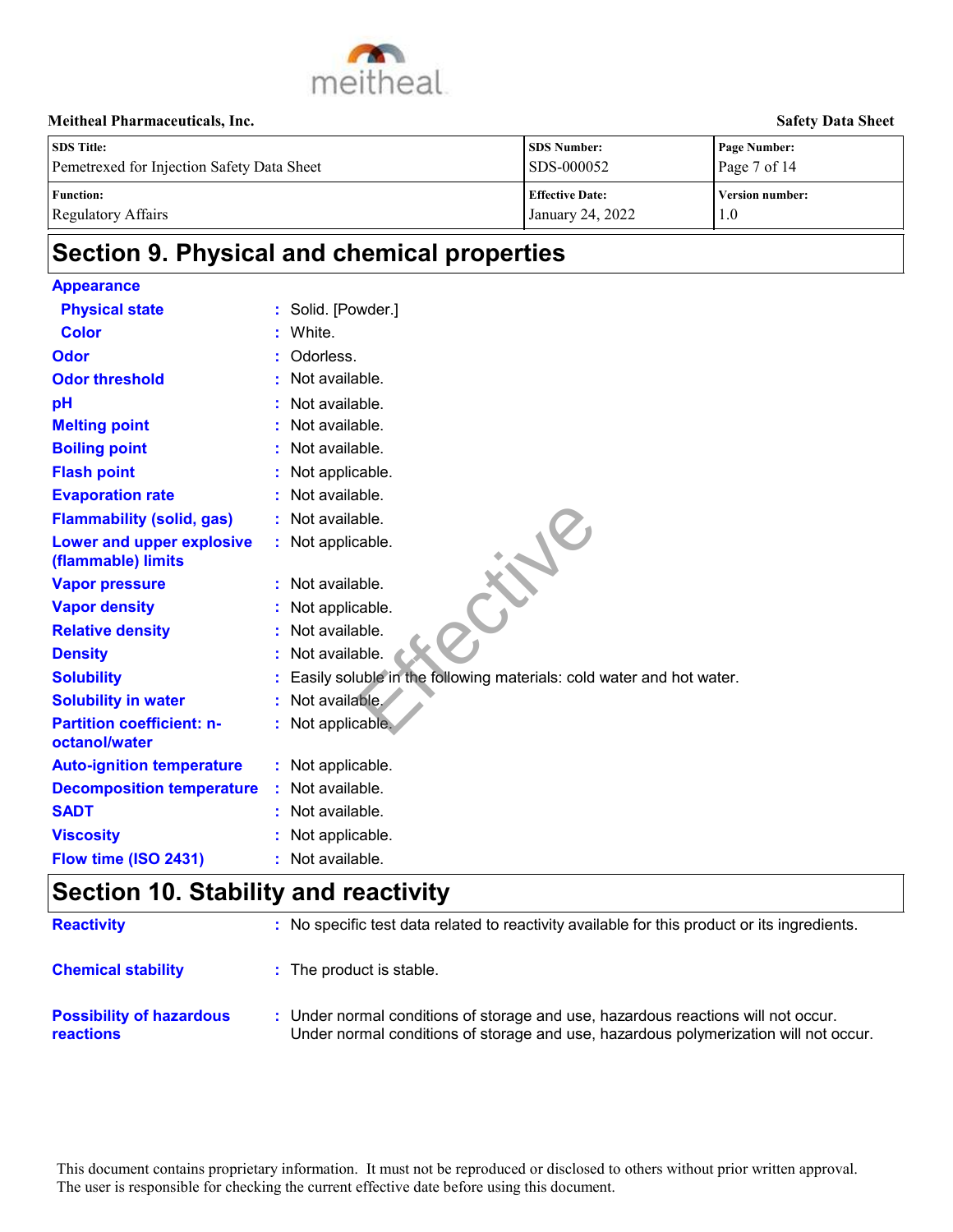

**Hazardous decomposition** 

| <b>SDS</b> Title:                          | <b>SDS Number:</b>     | Page Number:           |
|--------------------------------------------|------------------------|------------------------|
| Pemetrexed for Injection Safety Data Sheet | SDS-000052             | Page 8 of 14           |
| <b>Function:</b>                           | <b>Effective Date:</b> | <b>Version number:</b> |
| Regulatory Affairs                         | January 24, 2022       | 1.0                    |

## **Section 10. Stability and reactivity**

| <b>Conditions to avoid</b>    | : Avoid the creation of dust when handling and avoid all possible sources of ignition<br>(spark or flame). Take precautionary measures against electrostatic discharges. To<br>avoid fire or explosion, dissipate static electricity during transfer by grounding and<br>bonding containers and equipment before transferring material. Prevent dust<br>accumulation. |  |
|-------------------------------|-----------------------------------------------------------------------------------------------------------------------------------------------------------------------------------------------------------------------------------------------------------------------------------------------------------------------------------------------------------------------|--|
| <b>Incompatible materials</b> | : Reactive or incompatible with the following materials:<br>oxidizing materials                                                                                                                                                                                                                                                                                       |  |

Under normal conditions of storage and use, hazardous decomposition products should **:**

#### **products** not be produced.

# **Section 11. Toxicological information**

|                                                                                                 | <b>Section 11. Toxicological information ♦</b> |
|-------------------------------------------------------------------------------------------------|------------------------------------------------|
| <b>Information on toxicological effects</b>                                                     |                                                |
| <b>Acute toxicity</b>                                                                           |                                                |
| Not available.                                                                                  |                                                |
| <b>Irritation/Corrosion</b>                                                                     |                                                |
| Not available.                                                                                  |                                                |
| <b>Sensitization</b>                                                                            |                                                |
| Not available.                                                                                  |                                                |
| <b>Mutagenicity</b>                                                                             |                                                |
| <b>Conclusion/Summary</b>                                                                       | : Not available.                               |
| <b>Carcinogenicity</b>                                                                          |                                                |
| <b>Conclusion/Summary</b>                                                                       | : Not available.                               |
| <b>Reproductive toxicity</b>                                                                    |                                                |
| <b>Conclusion/Summary</b>                                                                       | $:$ Not available.                             |
| <b>Teratogenicity</b>                                                                           |                                                |
| <b>Conclusion/Summary</b>                                                                       | : Not available.                               |
| <b>Specific target organ toxicity (single exposure)</b>                                         |                                                |
| Not available.                                                                                  |                                                |
| Specific target organ toxicity (repeated exposure)                                              |                                                |
| Not available.                                                                                  |                                                |
| <b>Aspiration hazard</b>                                                                        |                                                |
| Not available.                                                                                  |                                                |
|                                                                                                 |                                                |
|                                                                                                 |                                                |
| This document contains proprietary information. It must not be reproduced or disclosed to other |                                                |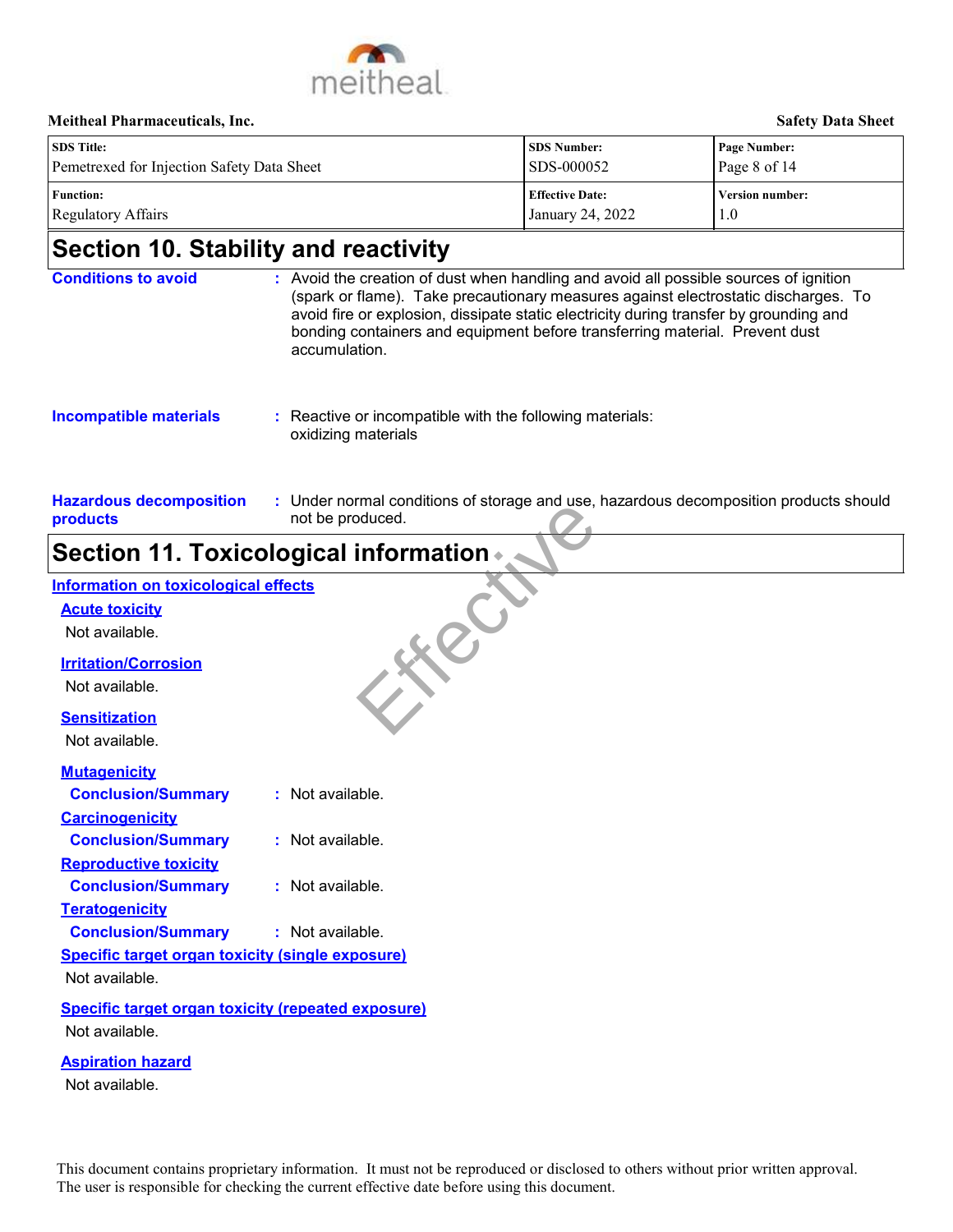

| <b>SDS</b> Title:<br>Pemetrexed for Injection Safety Data Sheet | <b>SDS Number:</b><br>SDS-000052 | Page Number:<br>Page 9 of $14$ |
|-----------------------------------------------------------------|----------------------------------|--------------------------------|
| <b>Function:</b>                                                | <b>Effective Date:</b>           | <b>Version number:</b>         |
| Regulatory Affairs                                              | <b>January 24, 2022</b>          | 1.0                            |

# **Section 11. Toxicological information**

| <b>Information on the likely</b><br>routes of exposure | : Not available.                                                                                                                                                                                                                |
|--------------------------------------------------------|---------------------------------------------------------------------------------------------------------------------------------------------------------------------------------------------------------------------------------|
| <b>Potential acute health effects</b>                  |                                                                                                                                                                                                                                 |
| <b>Eye contact</b>                                     | Exposure to airborne concentrations above statutory or recommended exposure limits<br>may cause irritation of the eyes.                                                                                                         |
| <b>Inhalation</b>                                      | Exposure to airborne concentrations above statutory or recommended exposure limits<br>may cause irritation of the nose, throat and lungs.                                                                                       |
| <b>Skin contact</b>                                    | : No known significant effects or critical hazards.                                                                                                                                                                             |
| <b>Ingestion</b>                                       | : No known significant effects or critical hazards.                                                                                                                                                                             |
|                                                        | Symptoms related to the physical, chemical and toxicological characteristics                                                                                                                                                    |
| <b>Eye contact</b>                                     | : Adverse symptoms may include the following:<br>irritation<br>redness                                                                                                                                                          |
| <b>Inhalation</b>                                      | : Adverse symptoms may include the following:<br>respiratory tract irritation<br>coughing                                                                                                                                       |
| <b>Skin contact</b>                                    | No specific data.                                                                                                                                                                                                               |
| <b>Ingestion</b>                                       | : No specific data.                                                                                                                                                                                                             |
|                                                        | Delayed and immediate effects and also chronic effects from short and long term exposure                                                                                                                                        |
| <b>Short term exposure</b>                             |                                                                                                                                                                                                                                 |
| <b>Potential immediate</b><br>effects                  | : Not available.                                                                                                                                                                                                                |
| <b>Potential delayed effects</b>                       | : Not available.                                                                                                                                                                                                                |
| <b>Long term exposure</b>                              |                                                                                                                                                                                                                                 |
| <b>Potential immediate</b><br>effects                  | : Not available.                                                                                                                                                                                                                |
| <b>Potential delayed effects</b>                       | : Not available.                                                                                                                                                                                                                |
| <b>Potential chronic health effects</b>                |                                                                                                                                                                                                                                 |
| Not available.                                         |                                                                                                                                                                                                                                 |
| <b>General</b>                                         | : Repeated or prolonged inhalation of dust may lead to chronic respiratory irritation.                                                                                                                                          |
| <b>Carcinogenicity</b>                                 | : No known significant effects or critical hazards.                                                                                                                                                                             |
| <b>Mutagenicity</b>                                    | No known significant effects or critical hazards.                                                                                                                                                                               |
| <b>Teratogenicity</b>                                  | No known significant effects or critical hazards.                                                                                                                                                                               |
| <b>Developmental effects</b>                           | : No known significant effects or critical hazards.                                                                                                                                                                             |
| <b>Fertility effects</b>                               | : No known significant effects or critical hazards.                                                                                                                                                                             |
| <b>Numerical measures of toxicity</b>                  |                                                                                                                                                                                                                                 |
| <b>Acute toxicity estimates</b>                        |                                                                                                                                                                                                                                 |
|                                                        | This document contains proprietary information. It must not be reproduced or disclosed to others without prior written approval.<br>The user is responsible for checking the current effective date before using this document. |

### **Numerical measures of toxicity Acute toxicity estimates**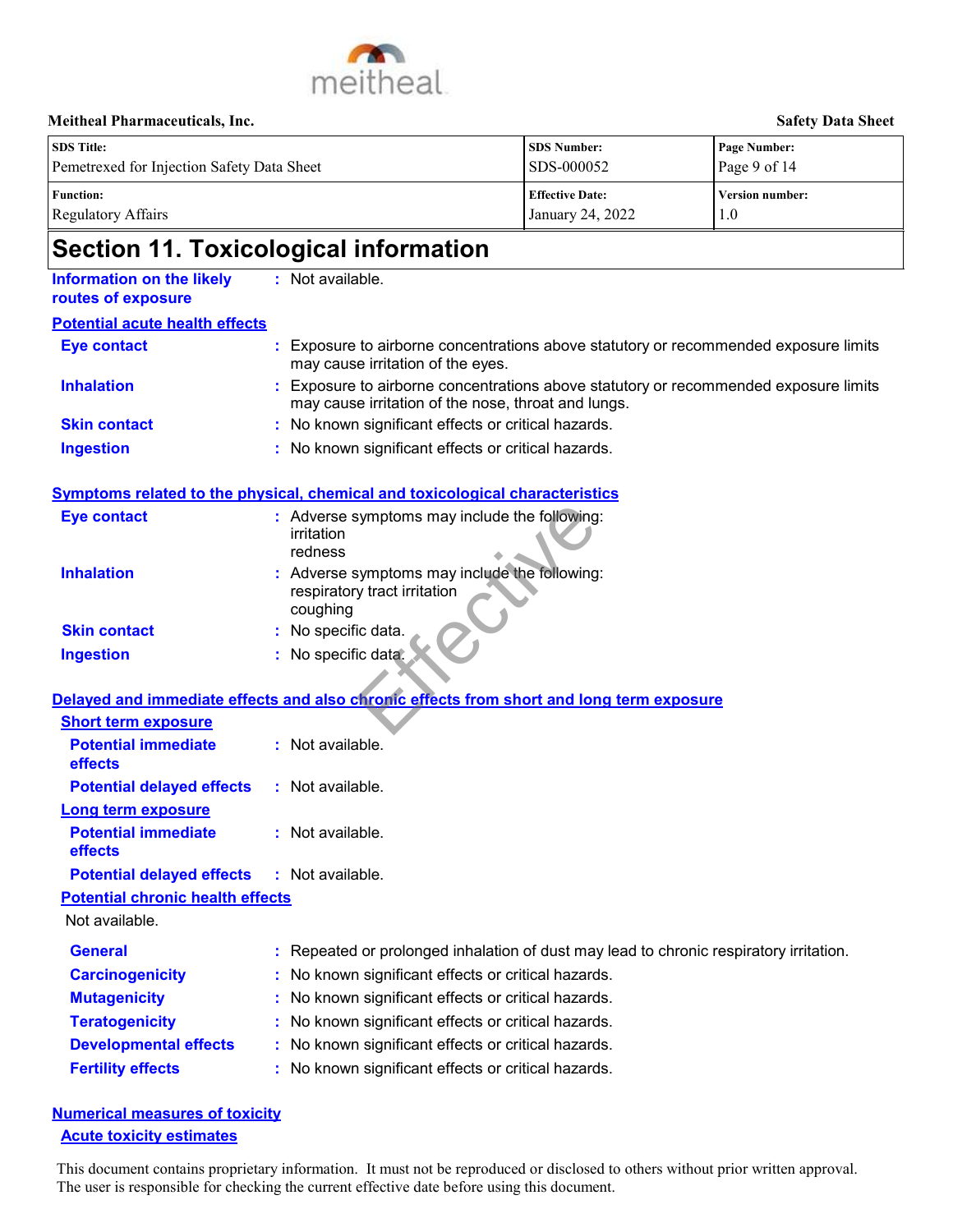

| <b>SDS</b> Title:                          | <b>SDS Number:</b>     | <b>Page Number:</b>    |
|--------------------------------------------|------------------------|------------------------|
| Pemetrexed for Injection Safety Data Sheet | <b>SDS-000052</b>      | Page 10 of 14          |
| <b>Function:</b>                           | <b>Effective Date:</b> | <b>Version number:</b> |
| Regulatory Affairs                         | January 24, 2022       | 1.0                    |

## **Section 11. Toxicological information**

N/A

|                                                         | <b>Section 12. Ecological information</b>                                                                                                                                                                                                                                                                                                                                                                                                                                                                                                                                                                                                                                                                                                                                                                                                                                                                                                                                                                                     |
|---------------------------------------------------------|-------------------------------------------------------------------------------------------------------------------------------------------------------------------------------------------------------------------------------------------------------------------------------------------------------------------------------------------------------------------------------------------------------------------------------------------------------------------------------------------------------------------------------------------------------------------------------------------------------------------------------------------------------------------------------------------------------------------------------------------------------------------------------------------------------------------------------------------------------------------------------------------------------------------------------------------------------------------------------------------------------------------------------|
| <b>Toxicity</b><br><b>Conclusion/Summary</b>            | : Not available.                                                                                                                                                                                                                                                                                                                                                                                                                                                                                                                                                                                                                                                                                                                                                                                                                                                                                                                                                                                                              |
| <b>Persistence and degradability</b>                    |                                                                                                                                                                                                                                                                                                                                                                                                                                                                                                                                                                                                                                                                                                                                                                                                                                                                                                                                                                                                                               |
| Not available.                                          |                                                                                                                                                                                                                                                                                                                                                                                                                                                                                                                                                                                                                                                                                                                                                                                                                                                                                                                                                                                                                               |
| <b>Bioaccumulative potential</b><br>Not available.      | Julie 16                                                                                                                                                                                                                                                                                                                                                                                                                                                                                                                                                                                                                                                                                                                                                                                                                                                                                                                                                                                                                      |
| <b>Mobility in soil</b>                                 |                                                                                                                                                                                                                                                                                                                                                                                                                                                                                                                                                                                                                                                                                                                                                                                                                                                                                                                                                                                                                               |
| <b>Soil/water partition</b><br><b>coefficient (Koc)</b> | : Not available.                                                                                                                                                                                                                                                                                                                                                                                                                                                                                                                                                                                                                                                                                                                                                                                                                                                                                                                                                                                                              |
| <b>Other adverse effects</b>                            | : No known significant effects or critical hazards.                                                                                                                                                                                                                                                                                                                                                                                                                                                                                                                                                                                                                                                                                                                                                                                                                                                                                                                                                                           |
|                                                         | <b>Section 13. Disposal considerations</b>                                                                                                                                                                                                                                                                                                                                                                                                                                                                                                                                                                                                                                                                                                                                                                                                                                                                                                                                                                                    |
| <b>Disposal methods</b>                                 | : The generation of waste should be avoided or minimized wherever possible. Disposal<br>of this product, solutions and any by-products should at all times comply with the<br>requirements of environmental protection and waste disposal legislation and any<br>regional local authority requirements. Dispose of surplus and non-recyclable products<br>via a licensed waste disposal contractor. Waste should not be disposed of untreated to<br>the sewer unless fully compliant with the requirements of all authorities with jurisdiction.<br>Waste packaging should be recycled. Incineration or landfill should only be considered<br>when recycling is not feasible. This material and its container must be disposed of in a<br>safe way. Care should be taken when handling emptied containers that have not been<br>cleaned or rinsed out. Empty containers or liners may retain some product residues.<br>Avoid dispersal of spilled material and runoff and contact with soil, waterways, drains<br>and sewers. |
|                                                         | This document contains proprietary information. It must not be reproduced or disclosed to others without prior written approval.<br>The user is responsible for checking the current effective date before using this document.                                                                                                                                                                                                                                                                                                                                                                                                                                                                                                                                                                                                                                                                                                                                                                                               |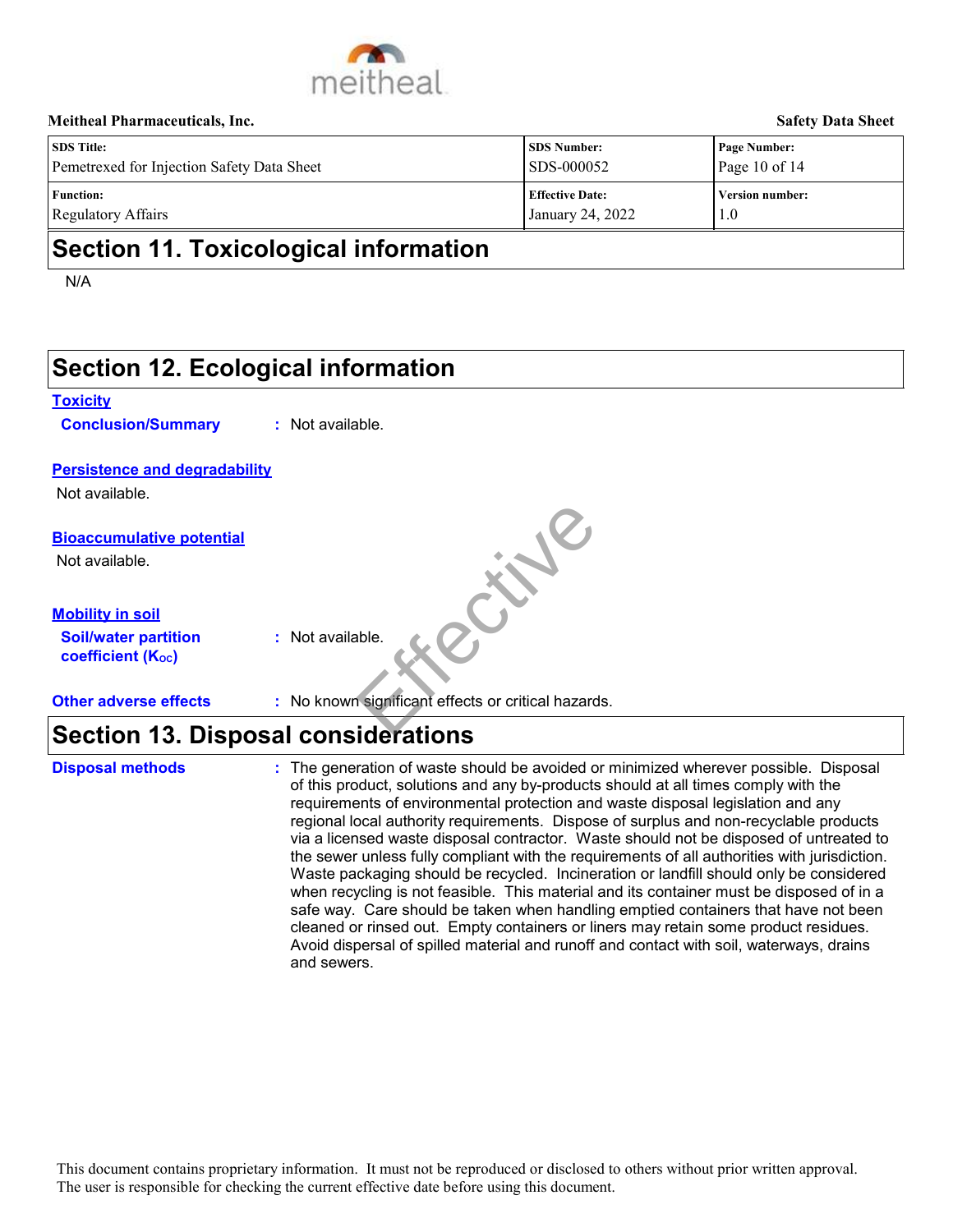

| <b>SDS</b> Title:                          | <b>SDS Number:</b>     | <b>Page Number:</b>    |
|--------------------------------------------|------------------------|------------------------|
| Pemetrexed for Injection Safety Data Sheet | SDS-000052             | Page 11 of 14          |
| <b>Function:</b>                           | <b>Effective Date:</b> | <b>Version number:</b> |
| Regulatory Affairs                         | January 24, 2022       | 1.0                    |

# **Section 14. Transport information**

|                                      | <b>DOT Classification</b> | <b>IMDG</b>    | <b>IATA</b>              |
|--------------------------------------|---------------------------|----------------|--------------------------|
| <b>UN number</b>                     | Not regulated.            | Not regulated. | Not regulated.           |
| <b>UN proper</b><br>shipping name    | -                         |                | ٠                        |
| <b>Transport</b><br>hazard class(es) |                           |                | $\overline{\phantom{0}}$ |
| <b>Packing group</b>                 | $\blacksquare$            | ۰              | $\overline{\phantom{0}}$ |
| <b>Environmental</b><br>hazards      | No.                       | No.            | No.                      |

**Special precautions for user Transport within user's premises:** always transport in closed containers that are **:** upright and secure. Ensure that persons transporting the product know what to do in the event of an accident or spillage.

## **Section 15. Regulatory information**

| i avning grvup                                                                              |     |                                   |     |                                                          |                                                                                                                                                                                                    |
|---------------------------------------------------------------------------------------------|-----|-----------------------------------|-----|----------------------------------------------------------|----------------------------------------------------------------------------------------------------------------------------------------------------------------------------------------------------|
| <b>Environmental</b><br>hazards                                                             | No. |                                   | No. |                                                          | No.                                                                                                                                                                                                |
| <b>Additional information</b>                                                               |     |                                   |     |                                                          |                                                                                                                                                                                                    |
|                                                                                             |     | event of an accident or spillage. |     |                                                          | Special precautions for user : Transport within user's premises: always transport in closed containers that an<br>upright and secure. Ensure that persons transporting the product know what to do |
| <b>Transport in bulk according</b><br>to IMO instruments                                    |     | : Not available.                  |     |                                                          |                                                                                                                                                                                                    |
| <b>Section 15. Regulatory information</b>                                                   |     |                                   |     |                                                          |                                                                                                                                                                                                    |
| <b>U.S. Federal regulations</b>                                                             |     |                                   |     | : TSCA 8(a) CDR Exempt/Partial exemption: Not determined |                                                                                                                                                                                                    |
|                                                                                             |     |                                   |     | United States inventory (TSCA 8b): Not determined.       |                                                                                                                                                                                                    |
| <b>Clean Air Act Section 112</b><br>(b) Hazardous Air<br><b>Pollutants (HAPs)</b>           |     | : Not listed                      |     |                                                          |                                                                                                                                                                                                    |
| <b>Clean Air Act Section 602</b><br><b>Class I Substances</b>                               |     | : Not listed                      |     |                                                          |                                                                                                                                                                                                    |
| <b>Clean Air Act Section 602</b><br><b>Class II Substances</b>                              |     | : Not listed                      |     |                                                          |                                                                                                                                                                                                    |
| <b>DEA List I Chemicals</b><br>(Precursor Chemicals)                                        |     | : Not listed                      |     |                                                          |                                                                                                                                                                                                    |
| <b>DEA List II Chemicals</b><br><b>(Essential Chemicals)</b>                                |     | : Not listed                      |     |                                                          |                                                                                                                                                                                                    |
| <b>SARA 302/304</b>                                                                         |     |                                   |     |                                                          |                                                                                                                                                                                                    |
| <b>Composition/information on ingredients</b>                                               |     |                                   |     |                                                          |                                                                                                                                                                                                    |
| No products were found.                                                                     |     |                                   |     |                                                          |                                                                                                                                                                                                    |
| The user is responsible for checking the current effective date before using this document. |     |                                   |     |                                                          | This document contains proprietary information. It must not be reproduced or disclosed to others without prior written approv                                                                      |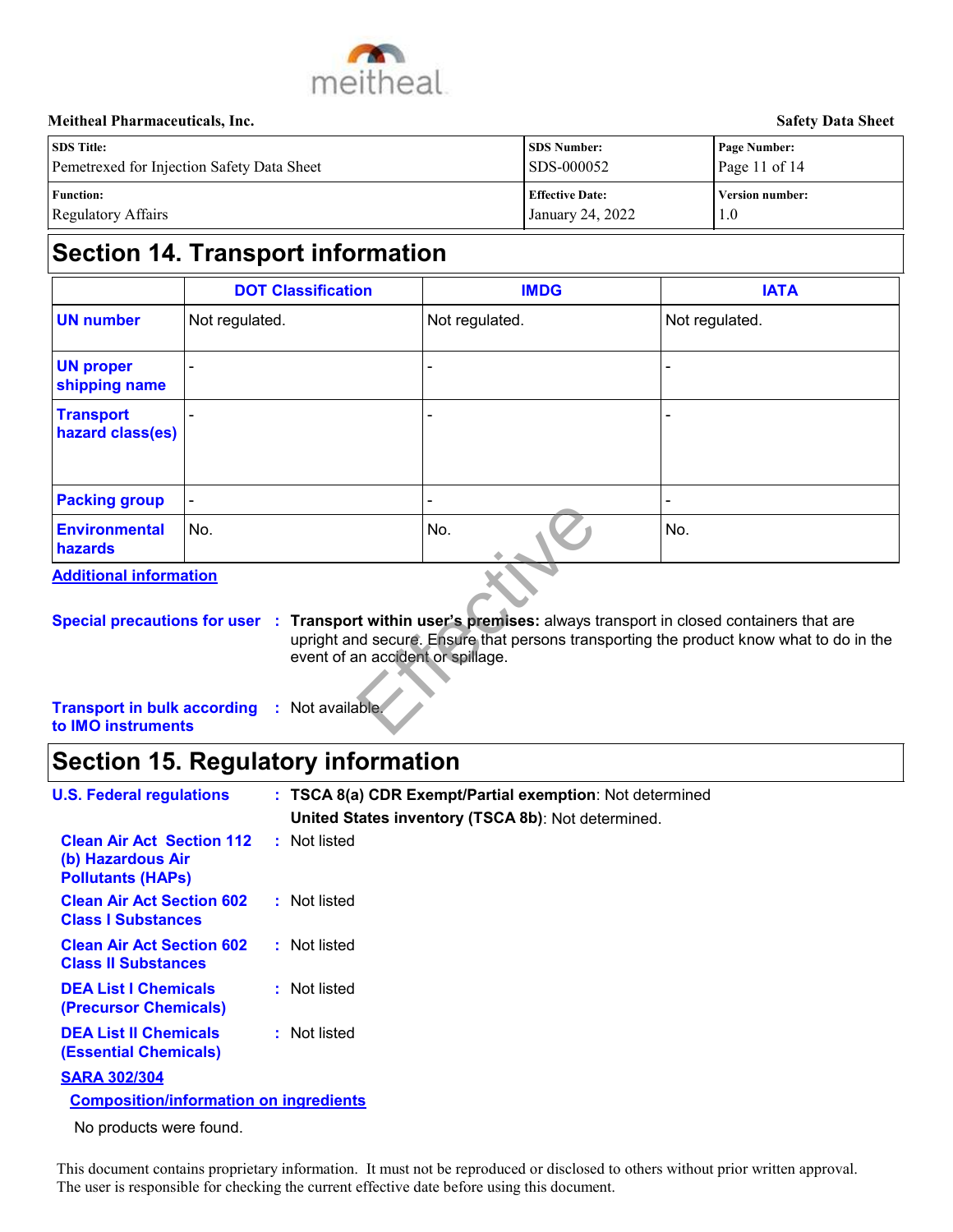

| <b>SDS</b> Title:                          | <b>SDS Number:</b>     | <b>Page Number:</b>    |
|--------------------------------------------|------------------------|------------------------|
| Pemetrexed for Injection Safety Data Sheet | SDS-000052             | Page 12 of $14$        |
| <b>Function:</b>                           | <b>Effective Date:</b> | <b>Version number:</b> |
| Regulatory Affairs                         | January 24, 2022       | 1.0                    |

## **Section 15. Regulatory information**

**SARA 304 RQ :** Not applicable.

### **SARA 311/312**

### **Classification :** COMBUSTIBLE DUSTS

### **Composition/information on ingredients**

| <b>Name</b>                                                                                                                                                                                                                                                                  | $\frac{9}{6}$                        | <b>Classification</b>                                                                                                            |
|------------------------------------------------------------------------------------------------------------------------------------------------------------------------------------------------------------------------------------------------------------------------------|--------------------------------------|----------------------------------------------------------------------------------------------------------------------------------|
| Sodium (2S)-2-({4-[2-(2-amino-<br>4-oxo-4,7-dihydro-1H-pyrrolo<br>[2,3-d]pyrimidin-5-yl)ethyl]<br>benzoyl}amino)pentanedioate<br>(2S)-2-({4-[2-(2-amino-4-oxo-<br>4,7-dihydro-3H-pyrrolo[2,3-d]<br>pyrimidin-5-yl)ethyl]benzoyl<br>}amino)pentanedioate hydrate (4:<br>1:1:5 | ≥99.9                                | <b>COMBUSTIBLE DUSTS</b>                                                                                                         |
| <b>SARA 313</b>                                                                                                                                                                                                                                                              |                                      |                                                                                                                                  |
| Not applicable.                                                                                                                                                                                                                                                              |                                      |                                                                                                                                  |
| <b>State regulations</b>                                                                                                                                                                                                                                                     |                                      |                                                                                                                                  |
| <b>Massachusetts</b>                                                                                                                                                                                                                                                         | : None of the components are listed. |                                                                                                                                  |
| <b>New York</b>                                                                                                                                                                                                                                                              | None of the components are listed.   |                                                                                                                                  |
| <b>New Jersey</b>                                                                                                                                                                                                                                                            | None of the components are listed.   |                                                                                                                                  |
| <b>Pennsylvania</b><br>÷.                                                                                                                                                                                                                                                    | None of the components are listed.   |                                                                                                                                  |
| <b>California Prop. 65</b>                                                                                                                                                                                                                                                   |                                      |                                                                                                                                  |
| This product does not require a Safe Harbor warning under California Prop. 65.                                                                                                                                                                                               |                                      |                                                                                                                                  |
| nternational regulations<br><b>Chemical Weapon Convention List Schedules I, II &amp; III Chemicals</b><br>Not listed.<br><b>Montreal Protocol</b>                                                                                                                            |                                      |                                                                                                                                  |
| Not listed.                                                                                                                                                                                                                                                                  |                                      |                                                                                                                                  |
| <b>Stockholm Convention on Persistent Organic Pollutants</b><br>Not listed.                                                                                                                                                                                                  |                                      |                                                                                                                                  |
| <b>Rotterdam Convention on Prior Informed Consent (PIC)</b><br>Not listed.                                                                                                                                                                                                   |                                      |                                                                                                                                  |
| <b>UNECE Aarhus Protocol on POPs and Heavy Metals</b><br>Not listed.                                                                                                                                                                                                         |                                      |                                                                                                                                  |
| The user is responsible for checking the current effective date before using this document.                                                                                                                                                                                  |                                      | This document contains proprietary information. It must not be reproduced or disclosed to others without prior written approval. |

### **SARA 313**

### **State regulations**

- **New York :** None of the components are listed.
- 
- **New Jersey :** None of the components are listed.

### **California Prop. 65**

### **International regulations**

#### **Montreal Protocol**

## **Stockholm Convention on Persistent Organic Pollutants**

### **UNECE Aarhus Protocol on POPs and Heavy Metals**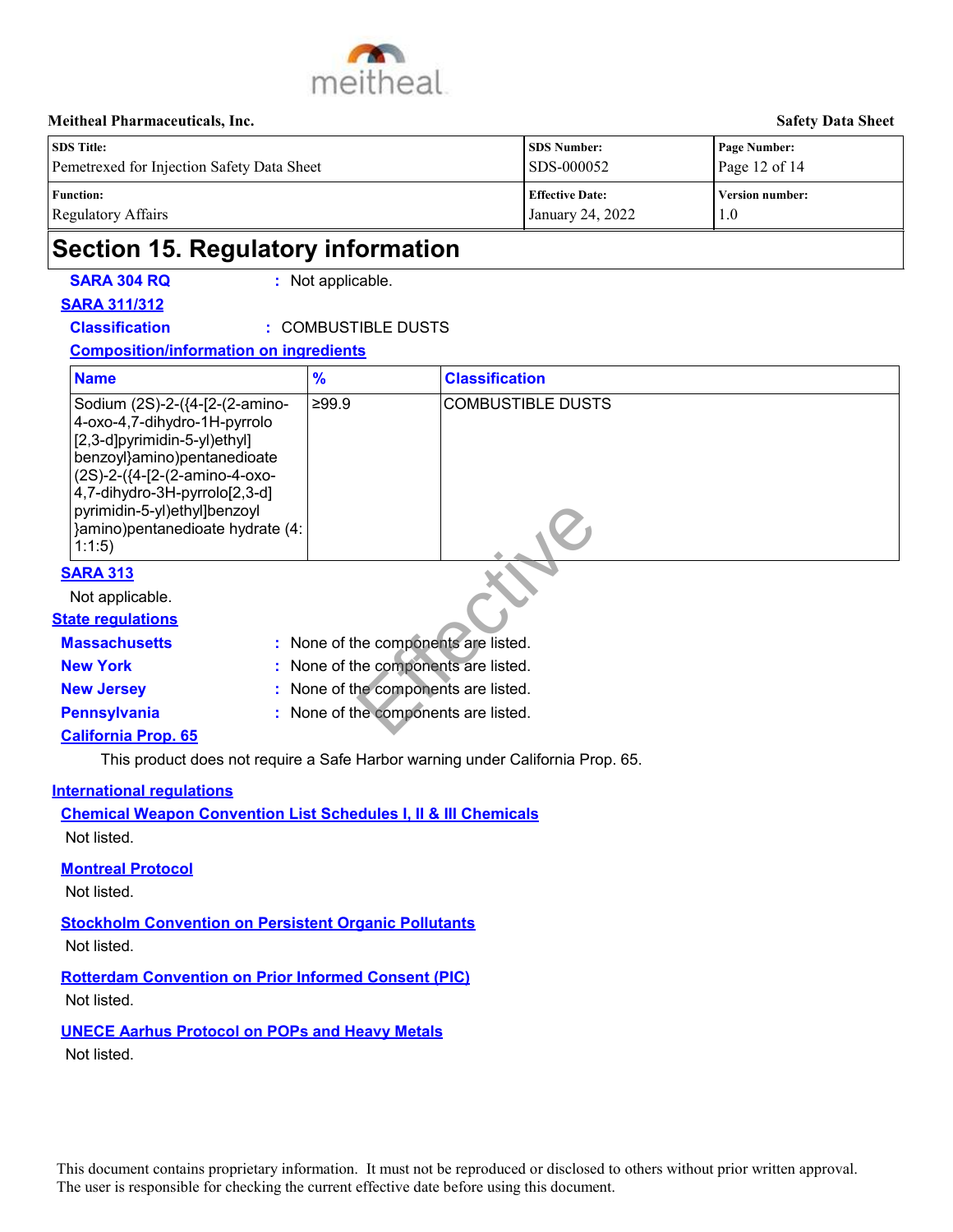

| <b>SDS</b> Title:                          | SDS Number:             | <b>Page Number:</b>    |
|--------------------------------------------|-------------------------|------------------------|
| Pemetrexed for Injection Safety Data Sheet | SDS-000052              | Page 13 of 14          |
| <b>Function:</b>                           | <b>Effective Date:</b>  | <b>Version number:</b> |
| Regulatory Affairs                         | <b>January 24, 2022</b> | 1.0                    |

# **Section 16. Other information**

**Hazardous Material Information System (U.S.A.)**



**Caution: HMIS® ratings are based on a 0-4 rating scale, with 0 representing minimal hazards or risks, and 4 representing significant hazards or risks. Although HMIS® ratings and the associated label are not required on SDSs or products leaving a facility under 29 CFR 1910.1200, the preparer may choose to provide them. HMIS® ratings are to be used with a fully implemented HMIS® program. HMIS® is a registered trademark and service mark of the American Coatings Association, Inc.**

#### **National Fire Protection Association (U.S.A.)**

#### **Procedure used to derive the classification**

|                                                                                                                            |                                                                                       | The customer is responsible for determining the PPE code for this material. For more information on HMIS®<br>Personal Protective Equipment (PPE) codes, consult the HMIS® Implementation Manual.                                                                                                                                                                                                                                                               |
|----------------------------------------------------------------------------------------------------------------------------|---------------------------------------------------------------------------------------|----------------------------------------------------------------------------------------------------------------------------------------------------------------------------------------------------------------------------------------------------------------------------------------------------------------------------------------------------------------------------------------------------------------------------------------------------------------|
| <b>National Fire Protection Association (U.S.A.)</b><br><b>Health</b><br>represented only by the standard in its entirety. | <b>Flammability</b><br><b>Instability/Reactivity</b><br><b>Special</b>                | Reprinted with permission from NFPA 704, Identification of the Hazards of Materials for Emergency Response<br>Copyright ©1997, National Fire Protection Association, Quincy, MA 02269. This reprinted material is not the<br>complete and official position of the National Fire Protection Association, on the referenced subject which is                                                                                                                    |
|                                                                                                                            | or not, anyone using the 704 systems to classify chemicals does so at their own risk. | Copyright ©2001, National Fire Protection Association, Quincy, MA 02269. This warning system is intended to<br>be interpreted and applied only by properly trained individuals to identify fire, health and reactivity hazards of<br>chemicals. The user is referred to certain limited number of chemicals with recommended classifications in<br>NFPA 49 and NFPA 325, which would be used as a guideline only. Whether the chemicals are classified by NFPA |
| Procedure used to derive the classification                                                                                |                                                                                       |                                                                                                                                                                                                                                                                                                                                                                                                                                                                |
|                                                                                                                            | <b>Classification</b>                                                                 | <b>Justification</b>                                                                                                                                                                                                                                                                                                                                                                                                                                           |
| <b>COMBUSTIBLE DUSTS</b>                                                                                                   |                                                                                       | On basis of test data                                                                                                                                                                                                                                                                                                                                                                                                                                          |
| <b>History</b>                                                                                                             |                                                                                       |                                                                                                                                                                                                                                                                                                                                                                                                                                                                |
| Date of issue/Date of<br>revision                                                                                          | : 01/24/2022                                                                          |                                                                                                                                                                                                                                                                                                                                                                                                                                                                |
| Date of previous issue                                                                                                     | : No previous validation                                                              |                                                                                                                                                                                                                                                                                                                                                                                                                                                                |
| <b>Version</b>                                                                                                             | : 1.0                                                                                 |                                                                                                                                                                                                                                                                                                                                                                                                                                                                |
| <b>Prepared by</b>                                                                                                         | : Sphera Solutions                                                                    |                                                                                                                                                                                                                                                                                                                                                                                                                                                                |